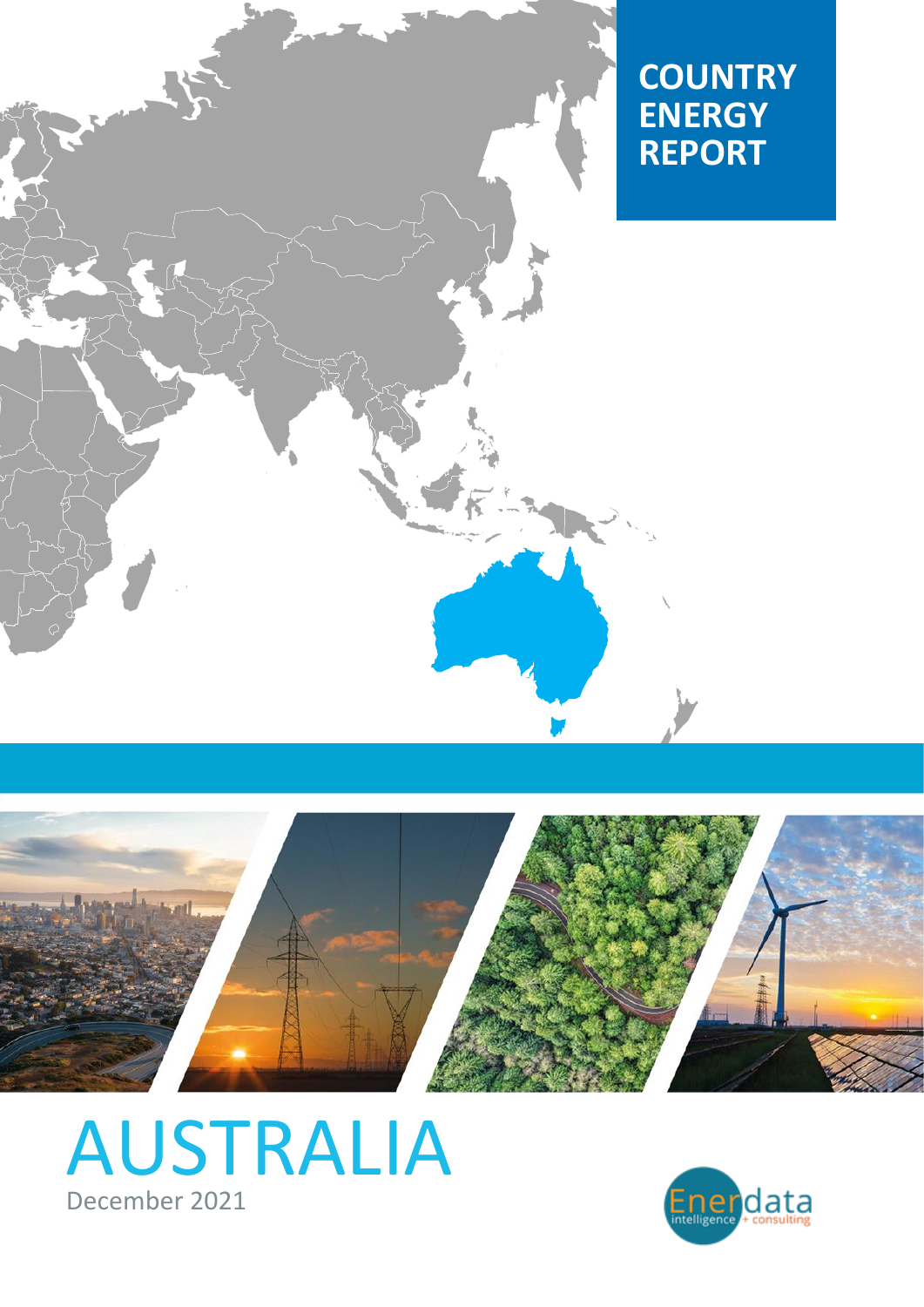# <span id="page-1-0"></span> $\rightarrow$  Table of contents

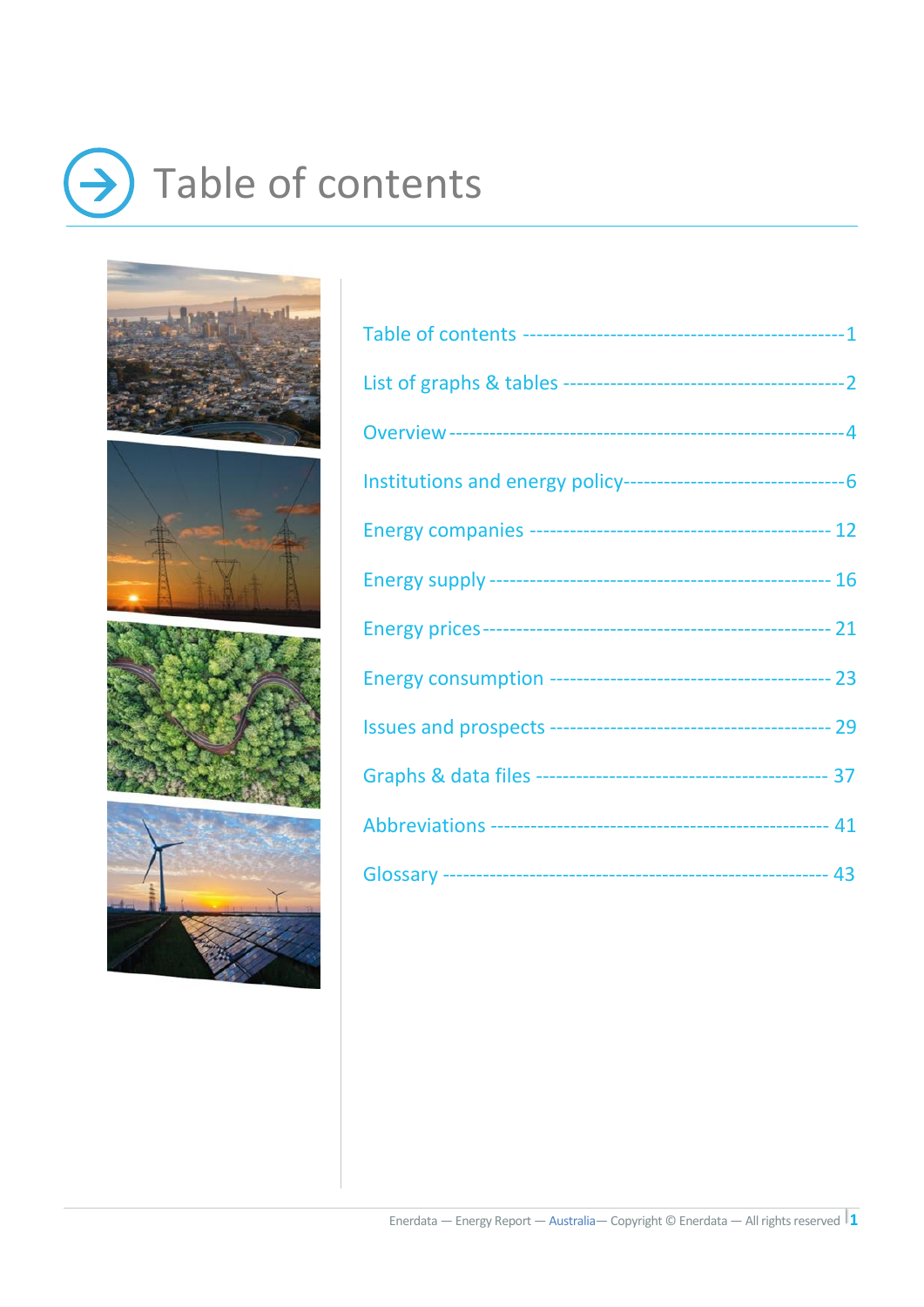<span id="page-2-0"></span>

## **LIST OF GRAPHS**

| <b>GRAPH 1:</b> |  |
|-----------------|--|
| <b>GRAPH 2:</b> |  |
| <b>GRAPH 3:</b> |  |
| GRAPH 4:        |  |
| <b>GRAPH 5:</b> |  |
| GRAPH 6:        |  |
| <b>GRAPH 7:</b> |  |
| <b>GRAPH 8:</b> |  |
| GRAPH 9:        |  |
| GRAPH 10:       |  |
| GRAPH 11:       |  |
| GRAPH 12:       |  |
| GRAPH 13:       |  |
| GRAPH 14:       |  |
| GRAPH 15:       |  |
| GRAPH 16:       |  |
| GRAPH 17:       |  |
| GRAPH 18:       |  |

### **LIST OF TABLES**

#### **Table 1: Economic indicators**

- Population, GDP growth
- Imports & exports
- Inflation rate, exchange rate
- Energy security and efficiency indicators
- $\bullet$  CO<sub>2</sub> emissions